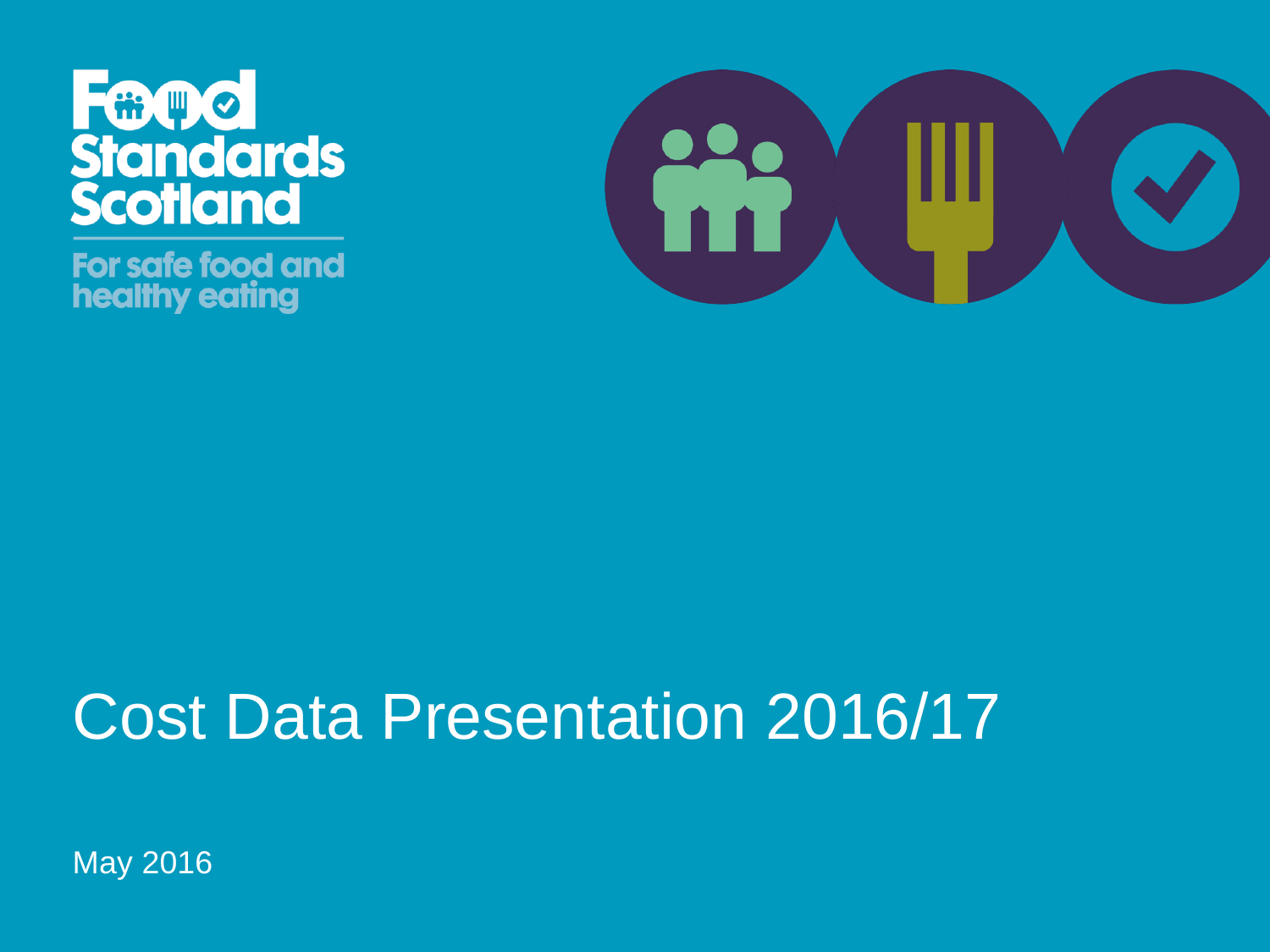

# **Cost Data Presentation 2016/17**

Agenda

- Purpose of the meeting
- Official control hourly rates
- How are the rates calculated?
- Conclusion
- Improvement during 2015/16
- Review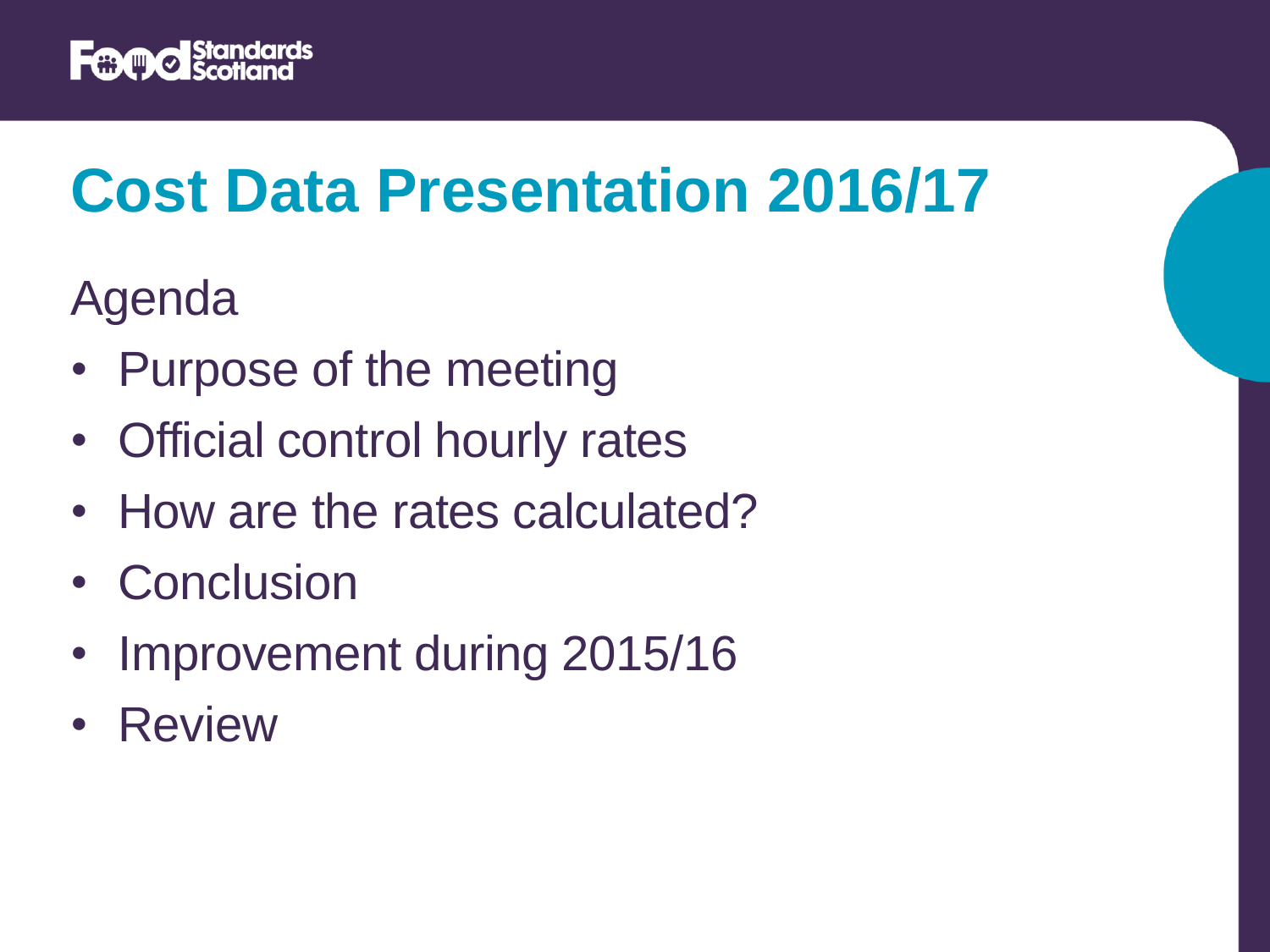

# **What is the purpose of the meeting?**

- The presentation of the cost data for meat industry hourly charge rates for 2016/17
- To clarify and provide transparency on:
	- $\triangleright$  Direct and indirect essential support costs of official controls
	- $\triangleright$  Process to calculate hourly rates
	- $\triangleright$  FSS compliance with EU and Scottish charging rules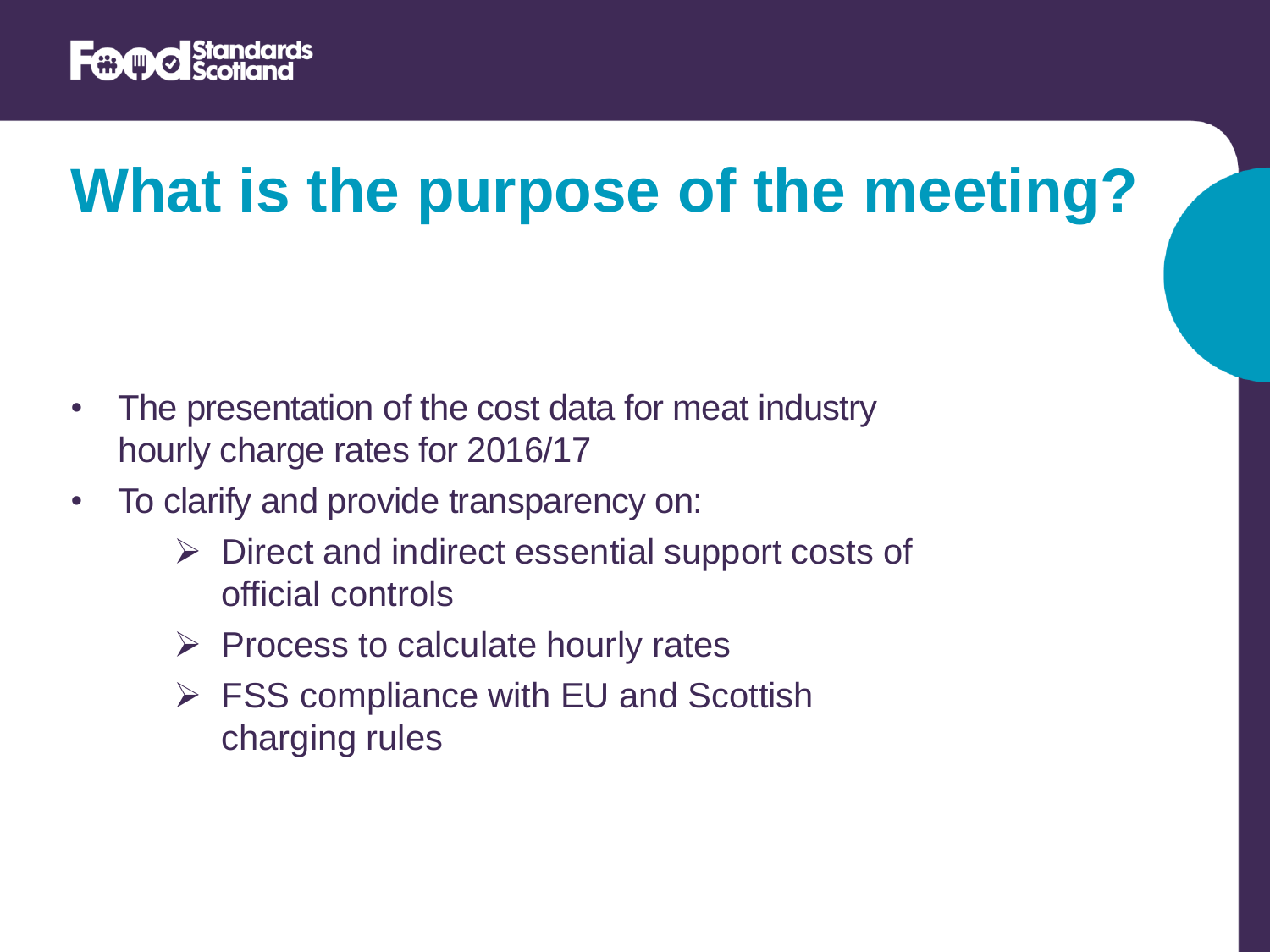

#### **How are the meat rates calculated?**

- Direct cost per chargeable hour is calculated using information from 2015/2016
- Indirect cost of meat official controls is calculated using information from 2015/2016
- Both have been approved by the Director of Operations and Head of Corporate Services
- Only the meat related indirect cost is included in the hourly rate calculation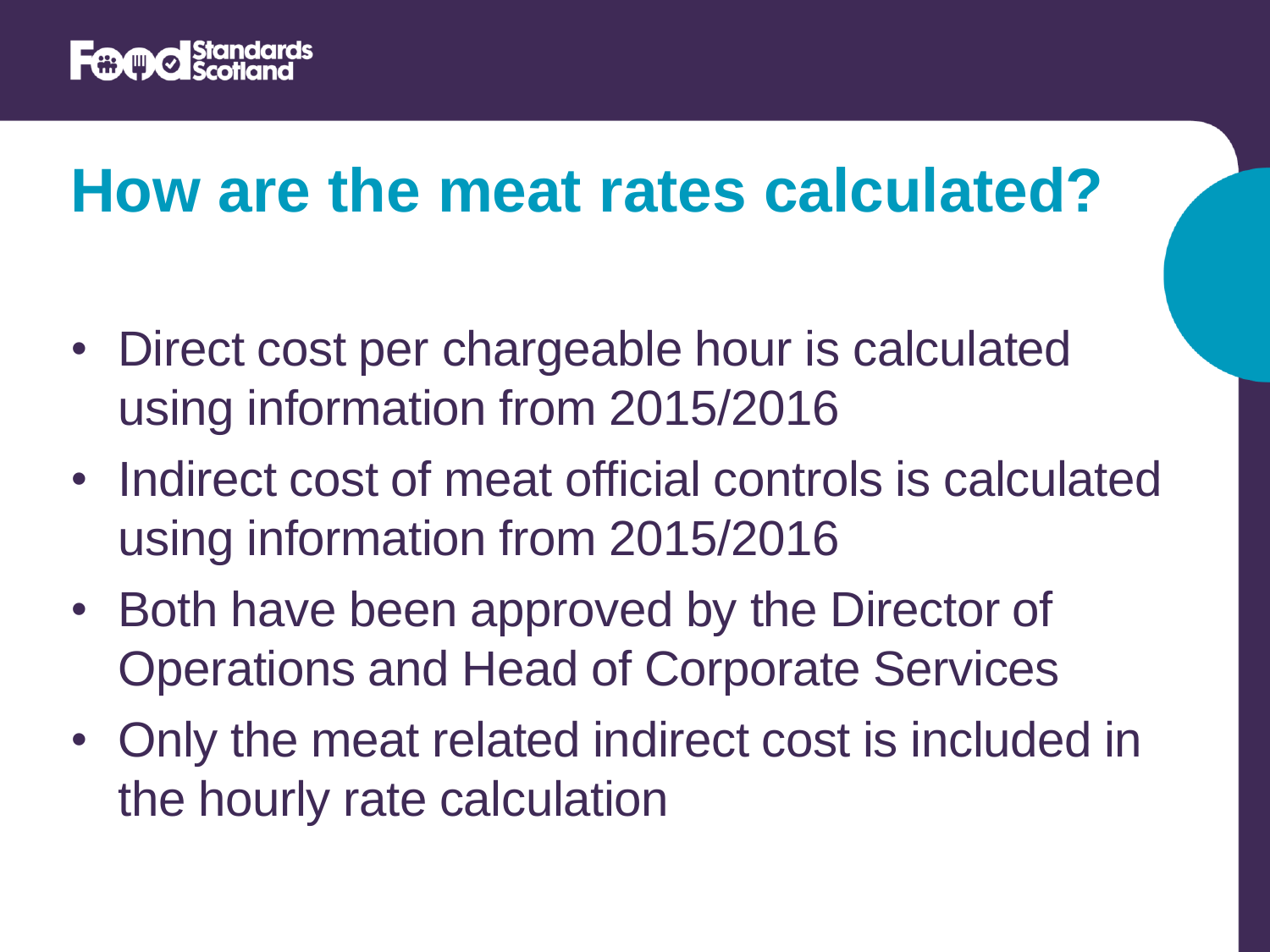

## **Background to Calculation**

- The meat industry is charged under Annex VI (EC) 882/2004 which comprises:
	- Salaries of the staff involved in the delivery official controls
	- Other staff costs associated with official controls delivery, including facilities, tools, equipment training and travel
	- Laboratory analysis and sampling costs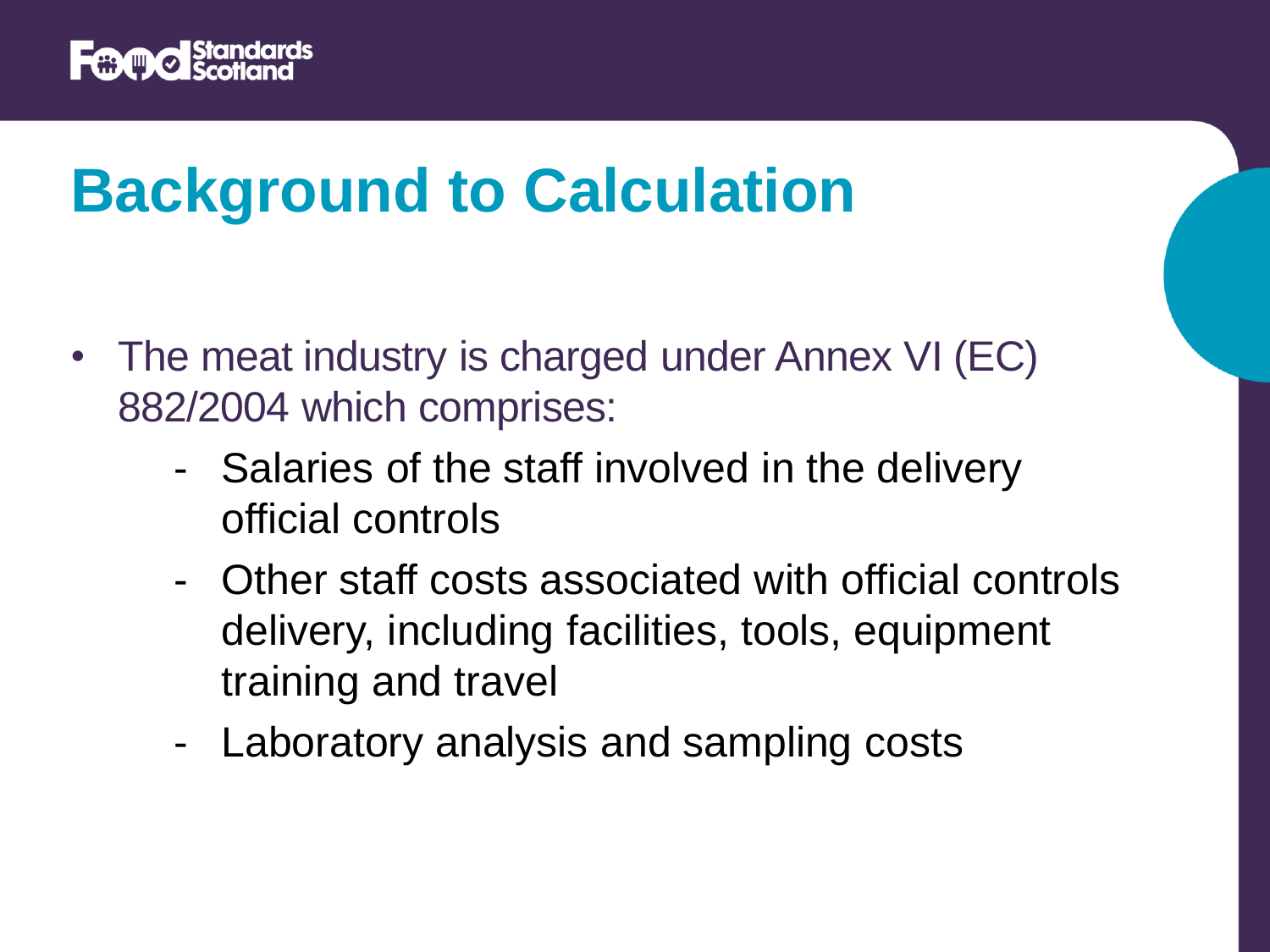

# **Official control hourly rates**

- Direct costs have increased by 3.37% approx
- Indirect costs have increased by 25.17% approx
- Chargeable hours
	- OV down by 2.34%
	- MHI up by 7.99%
- Increase in OV rate is driven by the reduction in chargeable hours of 2.34%; direct costs increased by  $1\% = +35p$ ; indirect cots have also increased by  $18\% = +71p$
- Increase in MHI rate is due to the transfer of staff to SG terms & conditions; direct costs have reduced by 1% =-11p; indirect costs increase as above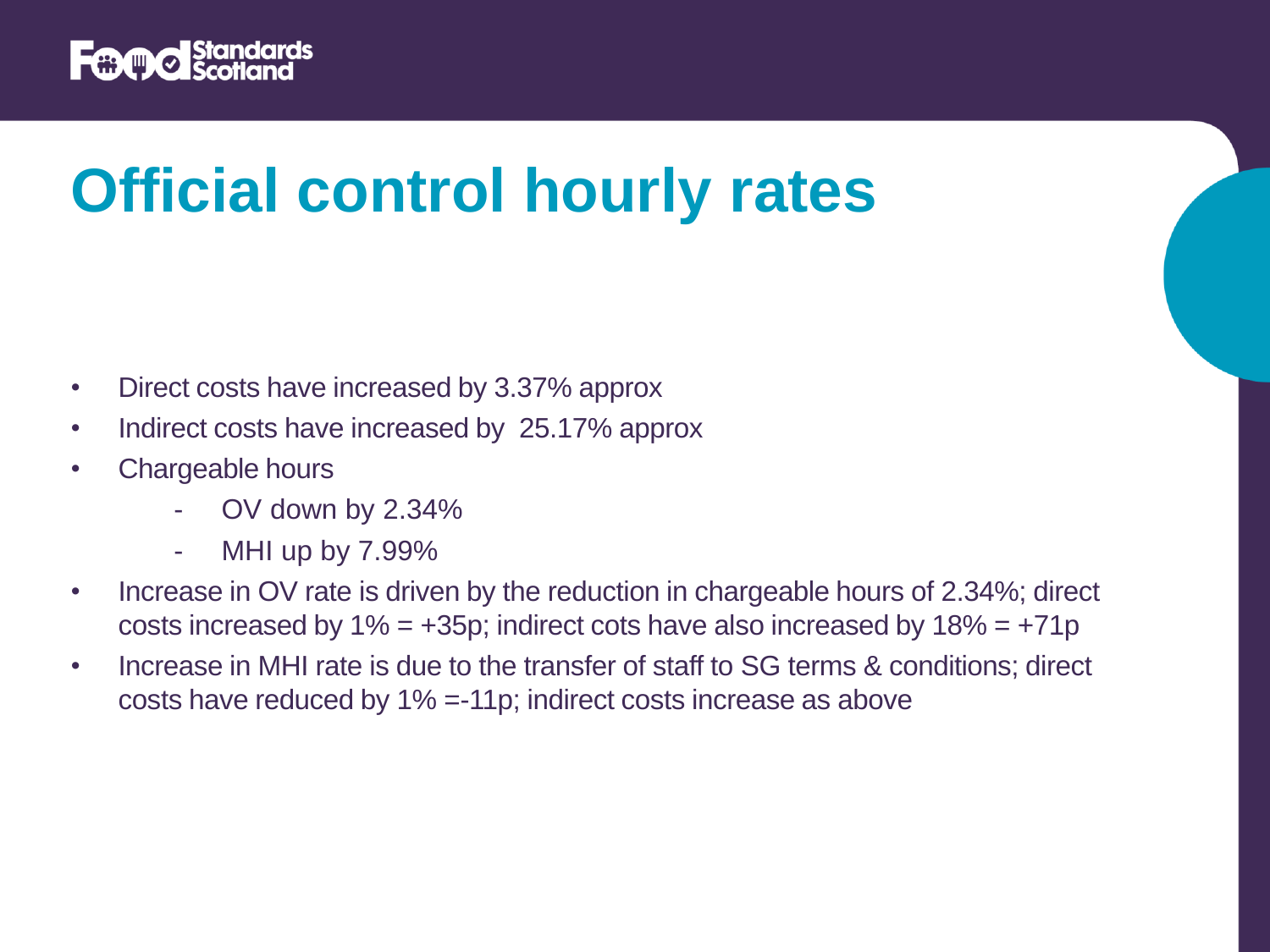

# **FSS/FSA charge 2015/16 to 2016/17**

#### **FSS Charge**

|                  | 2015/16 2016/17 |             | $\frac{1}{2}$ |                          |
|------------------|-----------------|-------------|---------------|--------------------------|
| <b>Srade</b>     | <b>Rate</b>     | <b>Rate</b> |               | <b>Change difference</b> |
| <b>OV Normal</b> | £39.05          | £40.11      | £1.06         | $+2.7\%$                 |
| MHI Normal       | £29.57          | £30.17      | £0.60         | $+2\%$                   |

#### **FSA Charge**

|                   | 2015/16     | 2016/17     |                   | $\%$    |
|-------------------|-------------|-------------|-------------------|---------|
| Grade             | <b>Rate</b> | <b>Rate</b> | Change difference |         |
| <b>OV Normal</b>  | £38.00      | £39.00      | £1.00             | $+2.6%$ |
| <b>MHI Normal</b> | £29.60      | £30.20      | £0.60             | $+2%$   |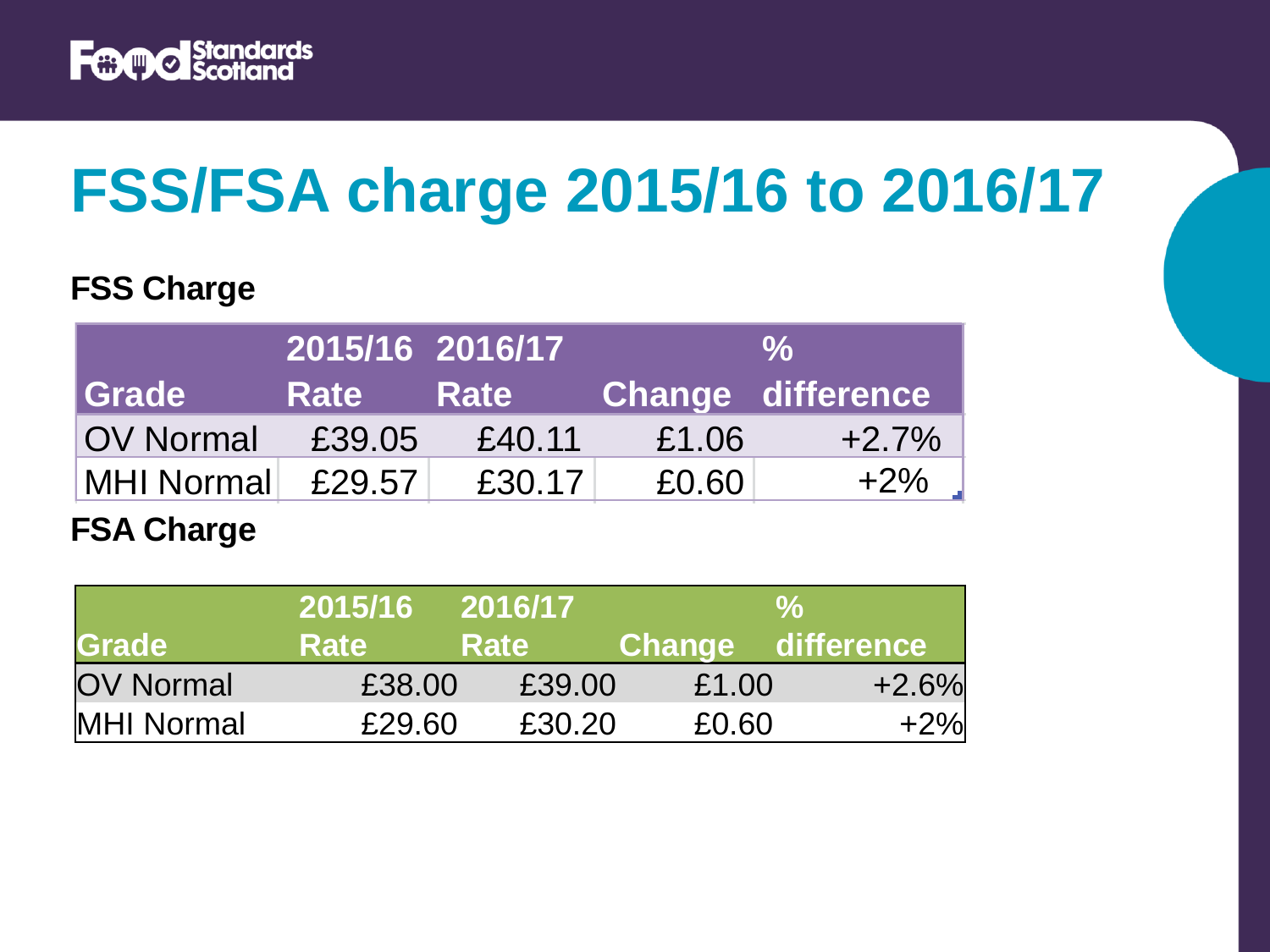

## **Industry official controls hourly rates 2016/17**

|                       | <b>MHI</b> | OV         | <b>Total</b> |  |
|-----------------------|------------|------------|--------------|--|
|                       |            |            |              |  |
| <b>Direct Costs</b>   | £3,241,895 | £1,875,734 | £5,117,629   |  |
|                       |            |            |              |  |
| <b>Indirect Costs</b> | £581,554   | £242,324   | £823,878     |  |
|                       |            |            |              |  |
| <b>Total costs</b>    | £3,823,450 | £2,118,058 | £5,941,507   |  |
|                       |            |            |              |  |
| Chargeable hours      | 126,715    | 52,800     | 179,515      |  |
| Charge rate           |            |            |              |  |
| before discount       | £30.17     | £40.11     |              |  |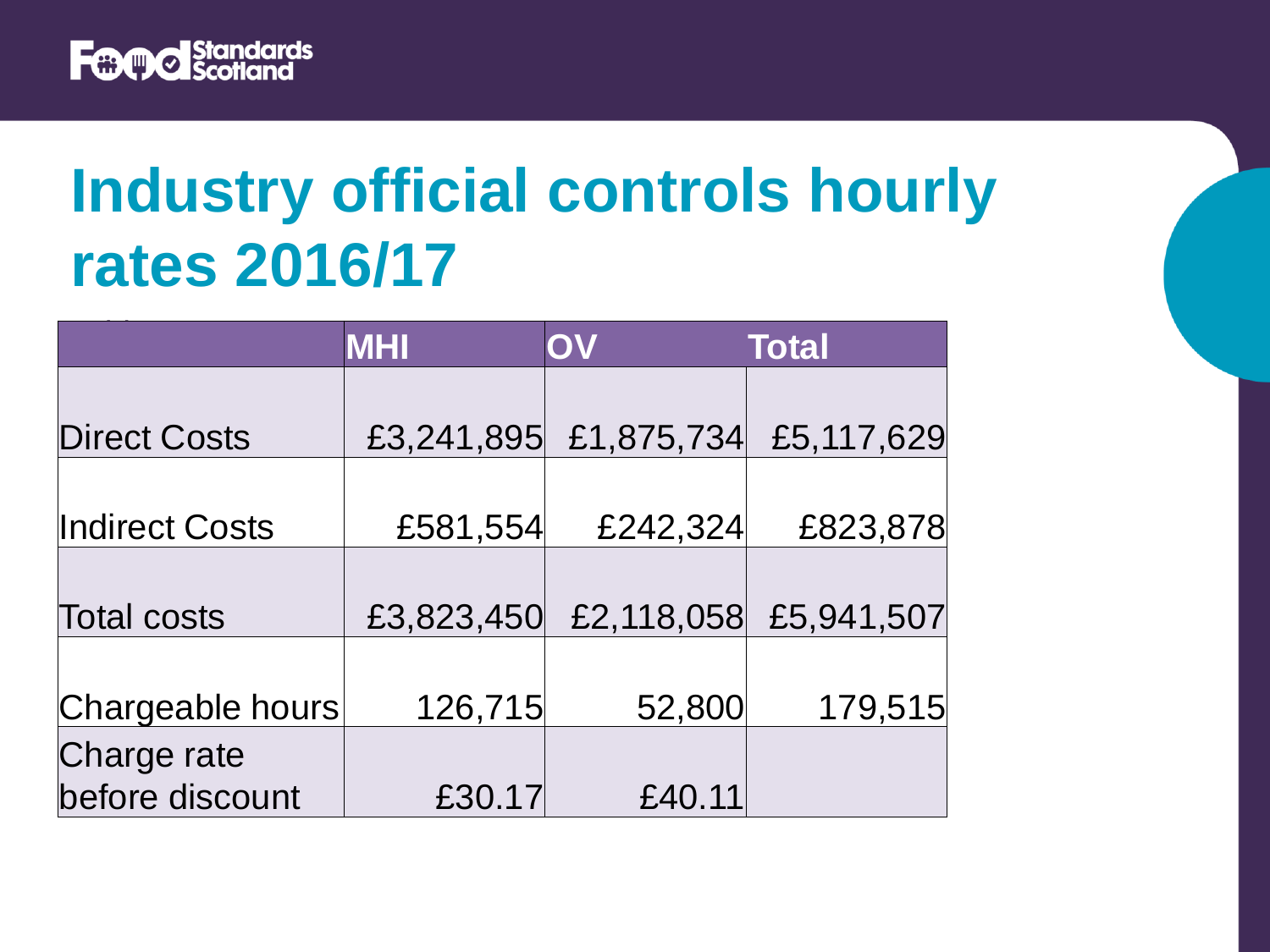

#### **Meat Industry Costs**

|                                                   | <b>Scotland Direct</b>              | <b>Scotland Direct</b> |            |
|---------------------------------------------------|-------------------------------------|------------------------|------------|
|                                                   | costs 2015/16                       | costs 2016/17          | Variance   |
| <b>Direct Costs</b>                               |                                     |                        |            |
| <b>Employed staff costs</b>                       | £2,524,722                          | £2,497,087             | $-E27,635$ |
| Contractor costs (plus Contract OVs for Scotland) | £2,228,790                          | £2,400,132             | £171,342   |
| Laundry/equipment costs                           | £32,109                             | £68,816                | £36,707    |
| Front-line travel costs                           | £130,000                            | £109,747               | $-E20,253$ |
| Sampling & Testing                                | £35,000                             | £41,847                | £6,847     |
| <b>Sub total direct costs</b>                     | £4,950,620                          | £5,117,629             | £167,009   |
|                                                   |                                     |                        |            |
|                                                   |                                     |                        |            |
|                                                   | Scotland Indirect Scotland Indirect |                        |            |
| Indirect costs                                    | costs 2015/16                       | costs 2016/17          | Variance   |
| <b>Operations Support</b>                         | £181,029                            | £116,473               | $-E64,556$ |
| Corporate Services (inc IT)                       | £308,799                            | £488,369               | £179,570   |
| Human Resources                                   | £67,784                             | £74,396                | £6,612     |
| Depreciation/amortisation                         | £55,357                             | £82,640                | £27,283    |
| Legal, Regulatory & Science Policy, Enforcement,  |                                     |                        |            |
| Science & Surveillance                            | E <sub>0</sub>                      | £3,898                 | £3,898     |
| Communications                                    | £14,283                             | £14,114                | $-£169$    |
| <b>Private Office and Board Support</b>           | £30,959                             | £43,988                | £13,029    |
| <b>Sub total indirect costs</b>                   | £658,211                            | £823,878               | £165,667   |
| <b>Total costs</b>                                | £5,608,831                          | £5,941,508             | £332,677   |
| Total meat industry cost (84%)                    | £4,711,418                          | £4,990,867             | £279,448   |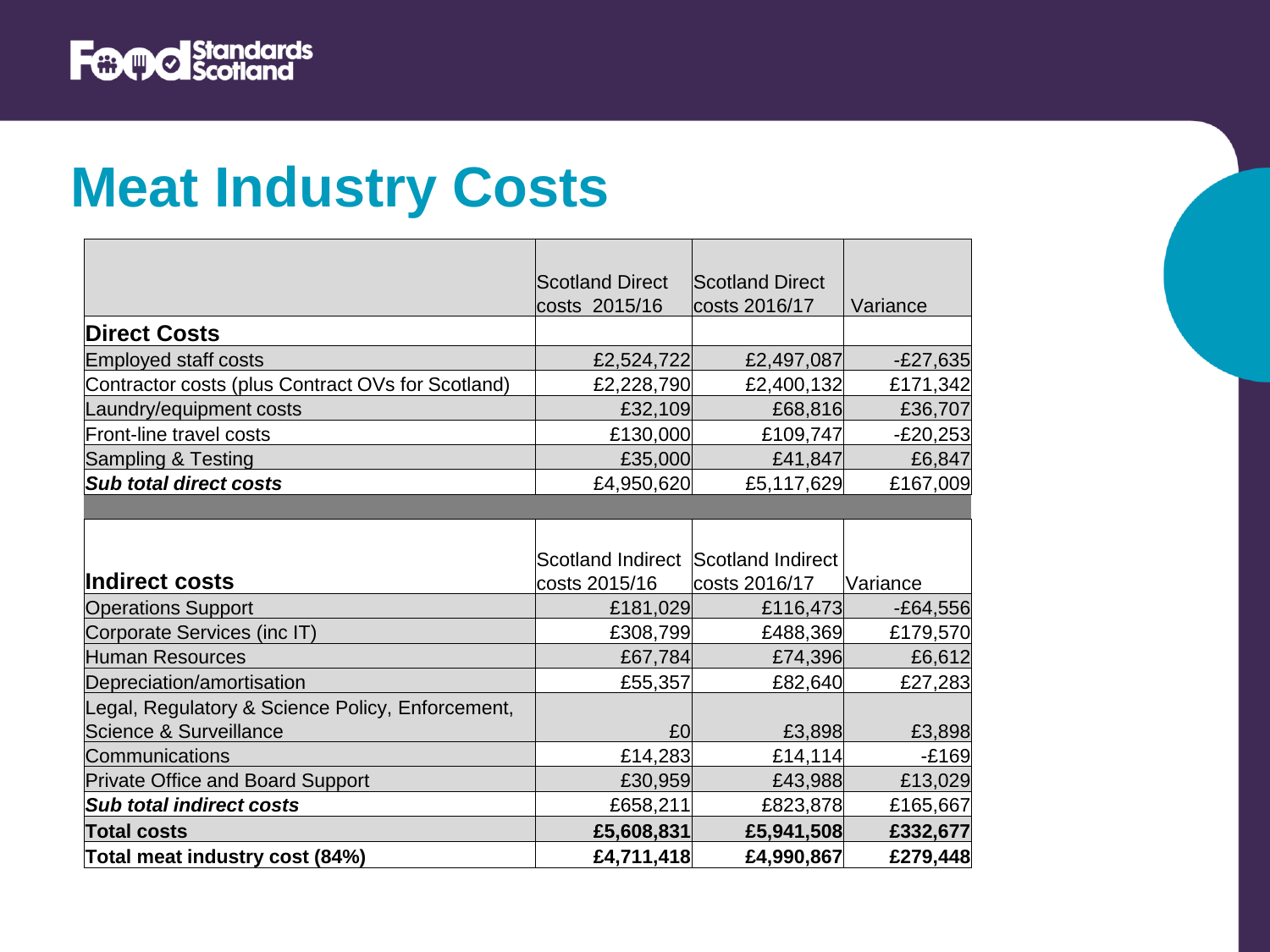

# **Cost comparison FSS/FSA**

0 5,000,000 10,000,000 15,000,000 20,000,000 25,000,000 30,000,000 35,000,000 40,000,000 45,000,000 50,000,000 FSA FSS **Chart showing overhead costs as a proportion of the total costs** Overhead costs Direct costs

- FSA overhead is 16.53% of their total cost
- FSS overhead is 13.87% of their total costs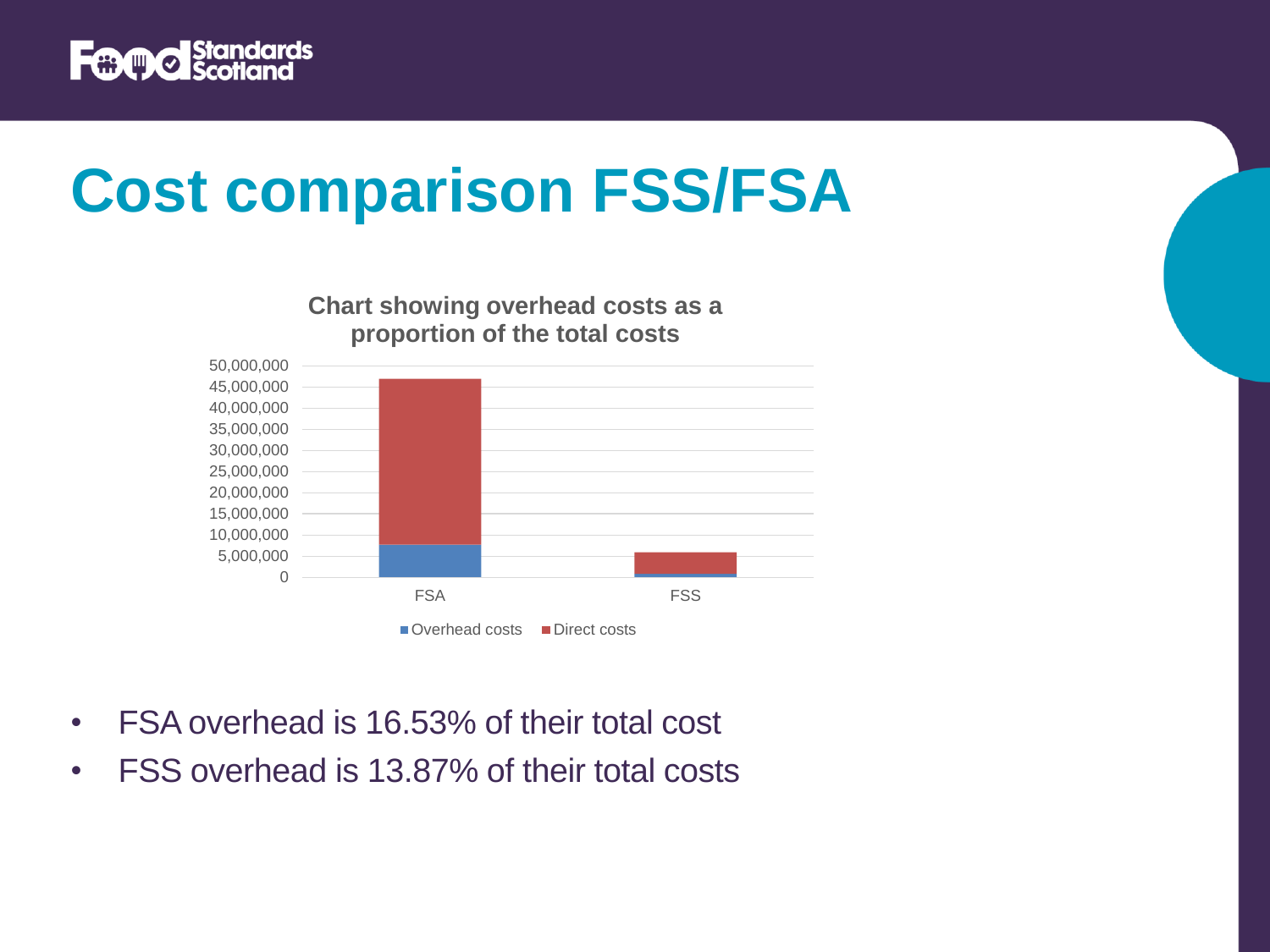

# **Discount & Transitional Funding**

**Discount** 

- Calculated using
	- $\triangleright$  throughput data
	- $\triangleright$  exchange rate

Transitional Funding

- Capped
- Worked out using last years FSA model
- Re-calculation when STOW model becomes available
- Worked out on a group
- Establishments in receipt of 90% discount do not qualify for transitional funding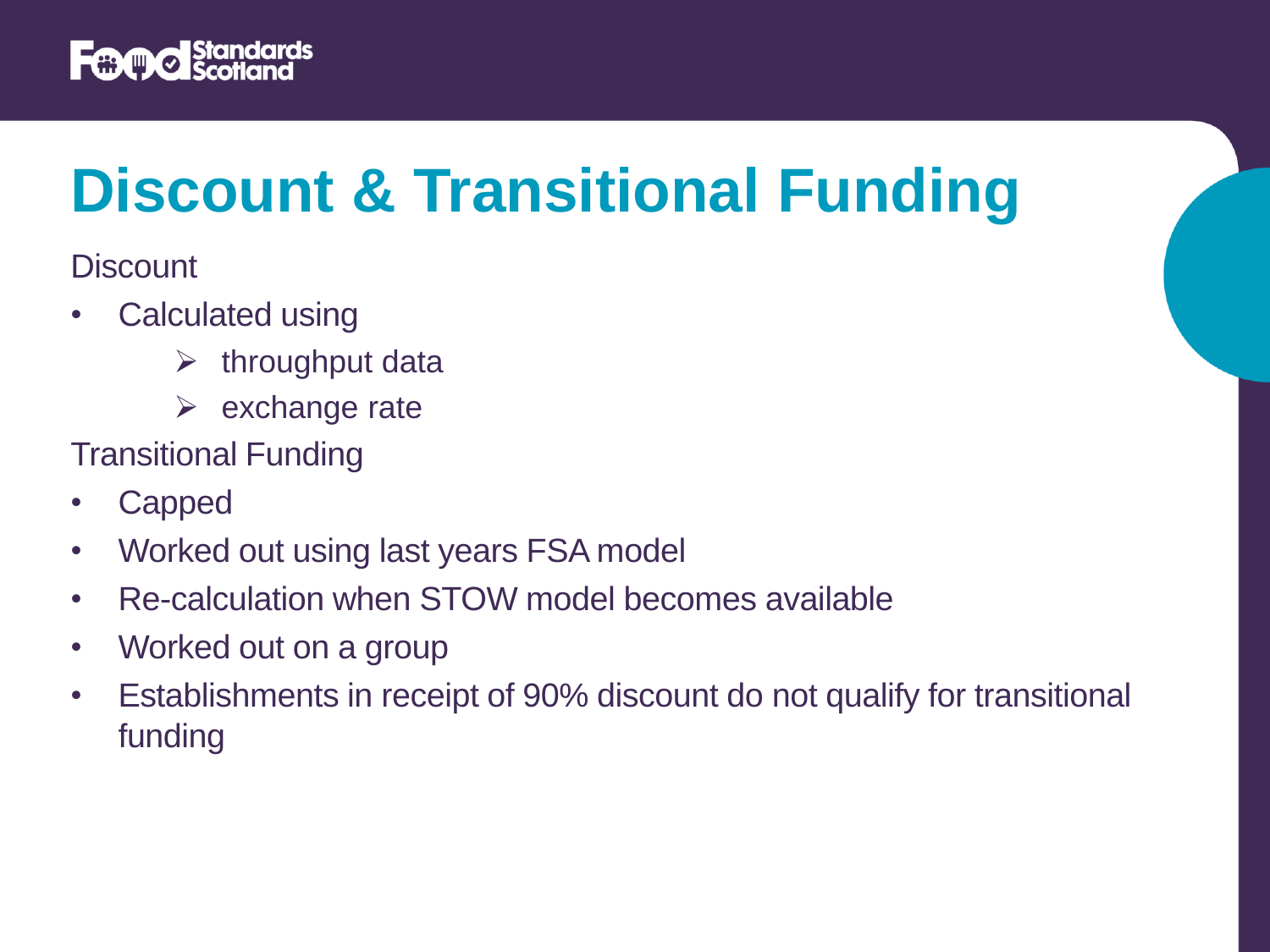

#### **Comparing FSS / FSA charges after discount 2015/16 with 2014/15 Headlines**

- Red meat slaughter
	- Overall FSS are charging industry 3.39% less than FSA
	- 4 establishments would have paid more but FSS are providing transitional funding totalling £68,145
	- 50% of establishments will be charged less this year than last
- Poultry slaughter
	- FSS are charging industry 30.8% more than FSA
	- 1 establishments would have paid more but FSS are providing transitional funding totalling £174,382
	- 1 establishment will see an increased charge due to individual circumstances
- Game establishments
	- FSS are charging industry 12.68% less than FSA
	- 6 establishments will pay more, 1 of which will receive transitional funding of £5627
	- 36% on establishments will be charged less this year than last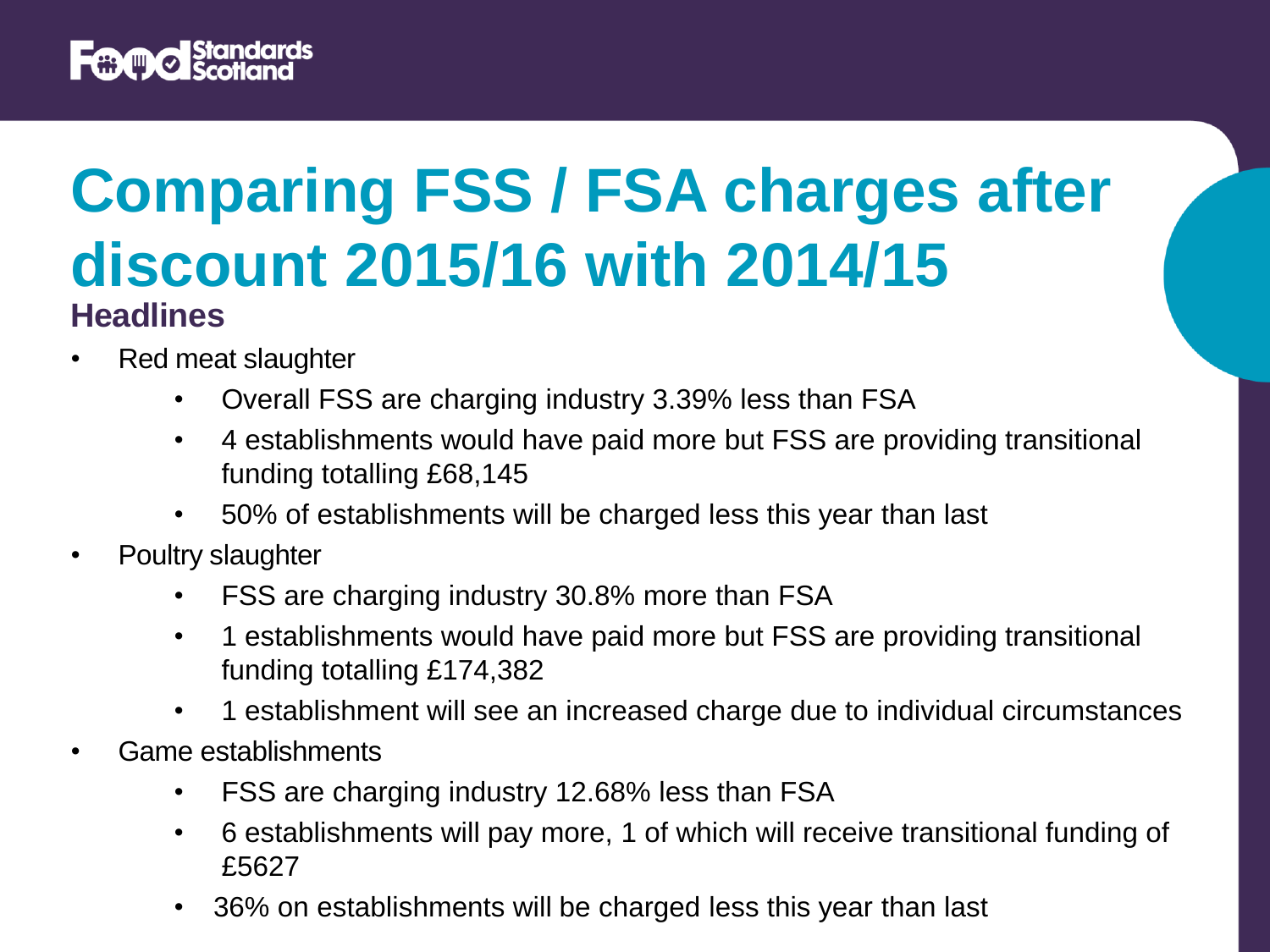

# **Audit charges 2016/17**

Fixed cost

- Standalone slaughterhouse  $=$  £305.65
- Co-located establishment  $=$  £427.92
- Cutting Plants  $=$  £305.65

|                      | 2015/16 | 2016/17 | Variance   % |           |
|----------------------|---------|---------|--------------|-----------|
| Slaughterhouse       | 259.50  | 305.65  | 46.15        | $+17.79%$ |
| Co-located est.      | 363.30  | 427.92  | 64.62        | $+17.79%$ |
| <b>Cutting Plant</b> | 259.50  | 305.65  | 46.15        | $+17.79%$ |

- Partial Audits hourly basis
- Unannounced Inspections hourly baisis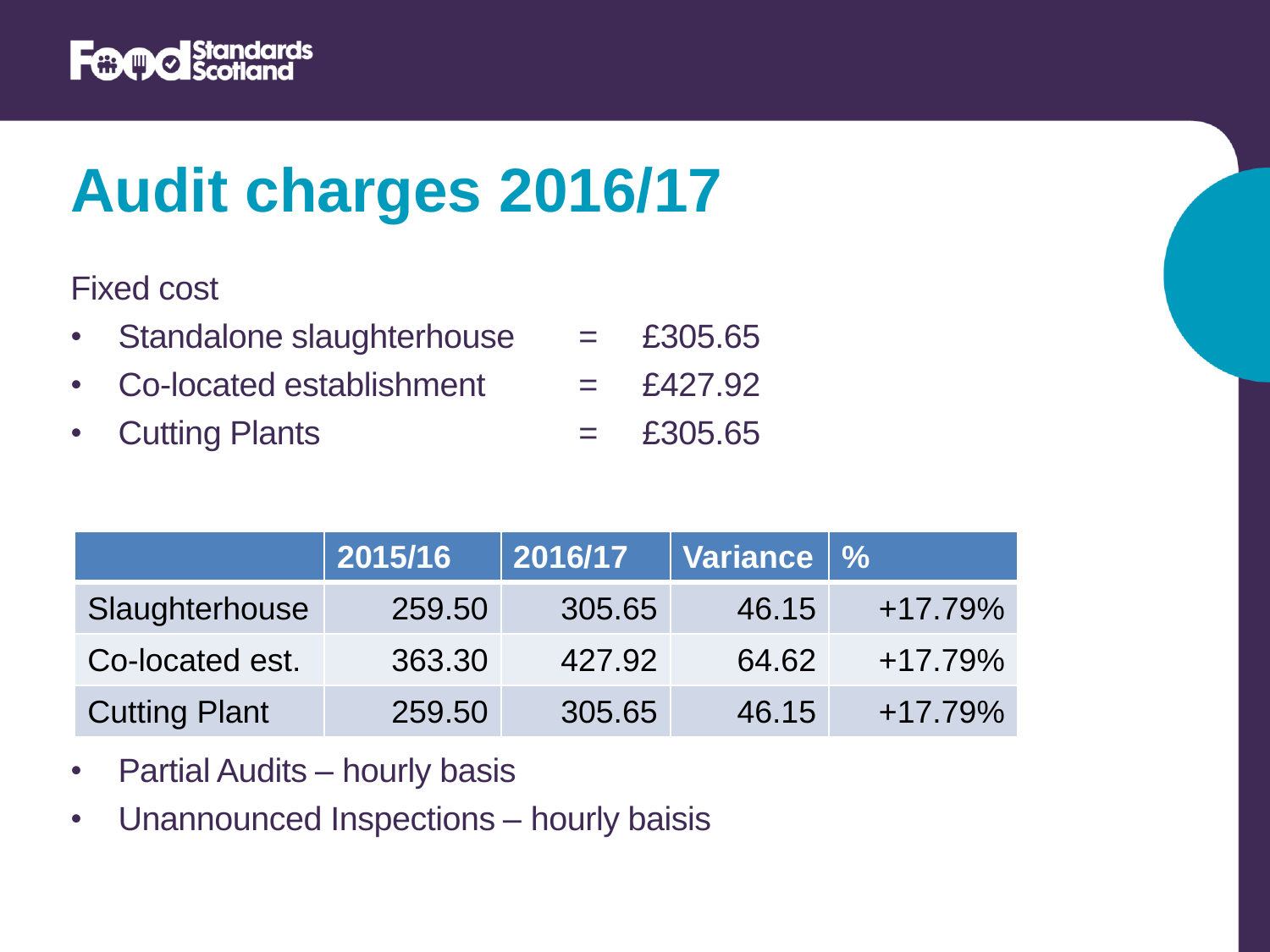

# **Conclusion**

- 50% of slaughter establishments will see a reduction in their costs from last year
- Cutting plants are charged on a fixed cost basis for audit and full cost recovery basis for unannounced inspection
- In most cases any increase in charge at an industry level will be absorbed by FSS through the transitional funding arrangement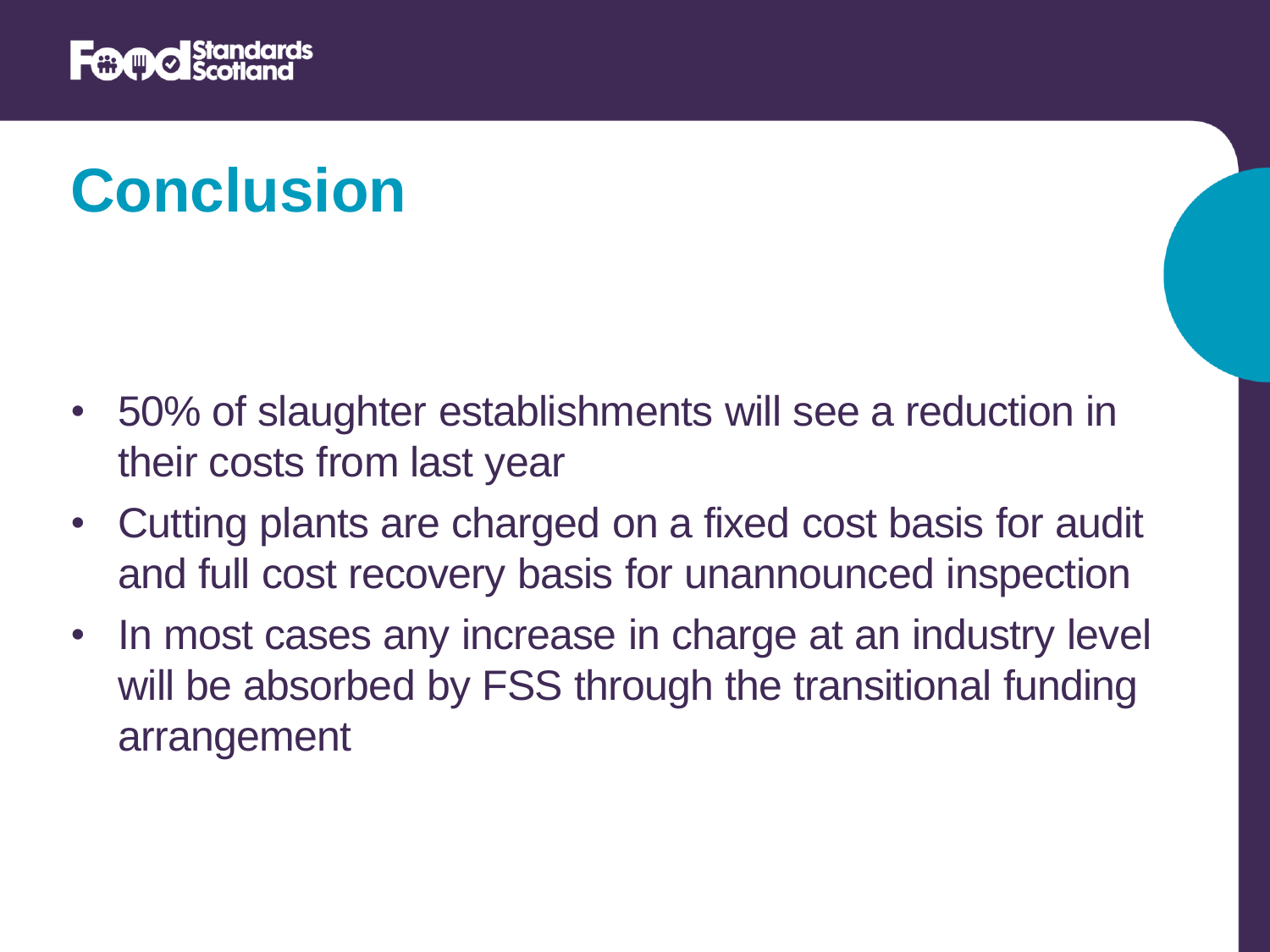

## **Improvements made during 2015/16**

- Invoice details sheet
- Provision of detailed hours information
- Low throughput establishments have moved to a 90% discount on actual hours worked